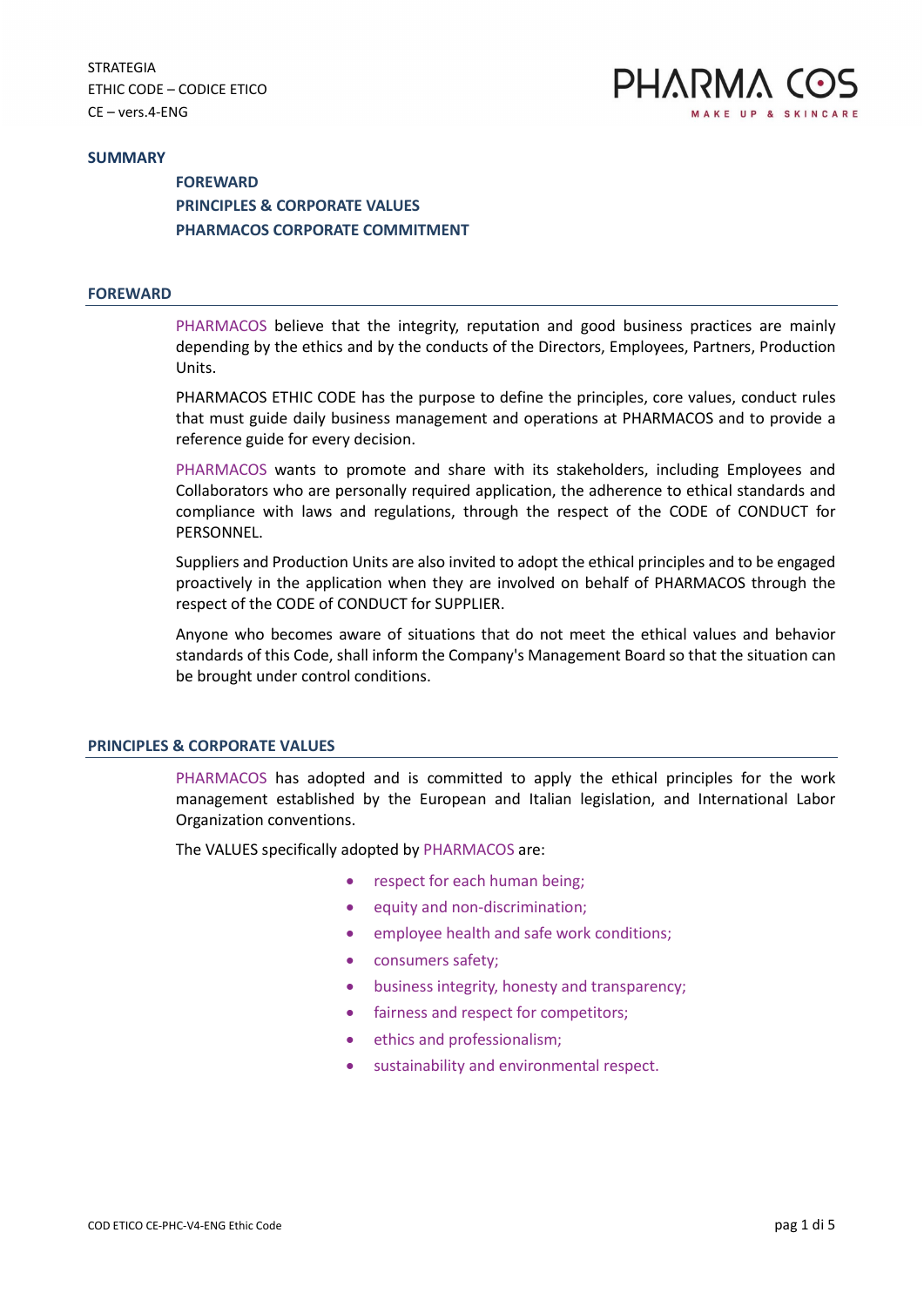

The FUNDAMENTALS which must be adopted and respected within the company management and each business decision, including management of the production and supply chain, are:

- do not use, support or accept child labor;
- do not use, support or accept forced labor;
- ensure to all staff a safe and healthy workplace;
- respect the right of employees to join and form trade unions;
- do not discriminate people in particular for race, sex, religion, political affiliation, union membership, sexual orientation, health status;
- do not use, encourage or accept corporal punishment, mental or physical coercion, verbal abuse or harassment;
- recognize and respect the right of everyone to the confidentiality of his private life;
- recognize and promote the professional growth, personal satisfaction and involvement in business activities;
- ensure compliance with international conventions (ILO), local laws on labour and with the National Labor Contracts;
- ensure compliance with the minimum wage levels required by law and by local regulation;
- ensure compliance within the maximum working hours levels as required by local regulation and do not force the personnel to work extra-time;
- ensure full respect of environmental local regulation and promote the culture of environmental sustainability and energy & water saving;
- implement procedures and compensation programs and social improvement;
- apply good business practices: do no use, support or accept any kind of bribery, corruption, or any type of fraudulent business practice, including counterfeit;
- support and encourage confidential communication of any violation at the present ethic code, protecting by any form of discrimination or negative consequences who inform the Company.

#### PHARMACOS CORPORATE COMMITMENT

#### COMMITMENTS VERSUS EMPLOYEES

PHARMACOS does not use and does not intend to support in any way the use of child labor within its own production and supply chain.

PHARMACOS does not use and does not intend to support in any way the use of forced labor.

PHARMACOS is committed to ensure that all Employees are fully aware of their rights and duties under the employment contract.

PHARMACOS guarantees to its Employees a safe and healthy workplace by complying with the local regulation and by the implementation of the corporate management system, the training and information program on health and safety, the distribution of appropriate Individual Protection Devices. PHARMACOS ensure that Production Units and Suppliers are equally committed on safety.

PHARMACOS ensures all necessary actions to minimize the safety and health risks within a proper corporate management system including operative procedures, training, information and the use of proper Personal Protective Devices.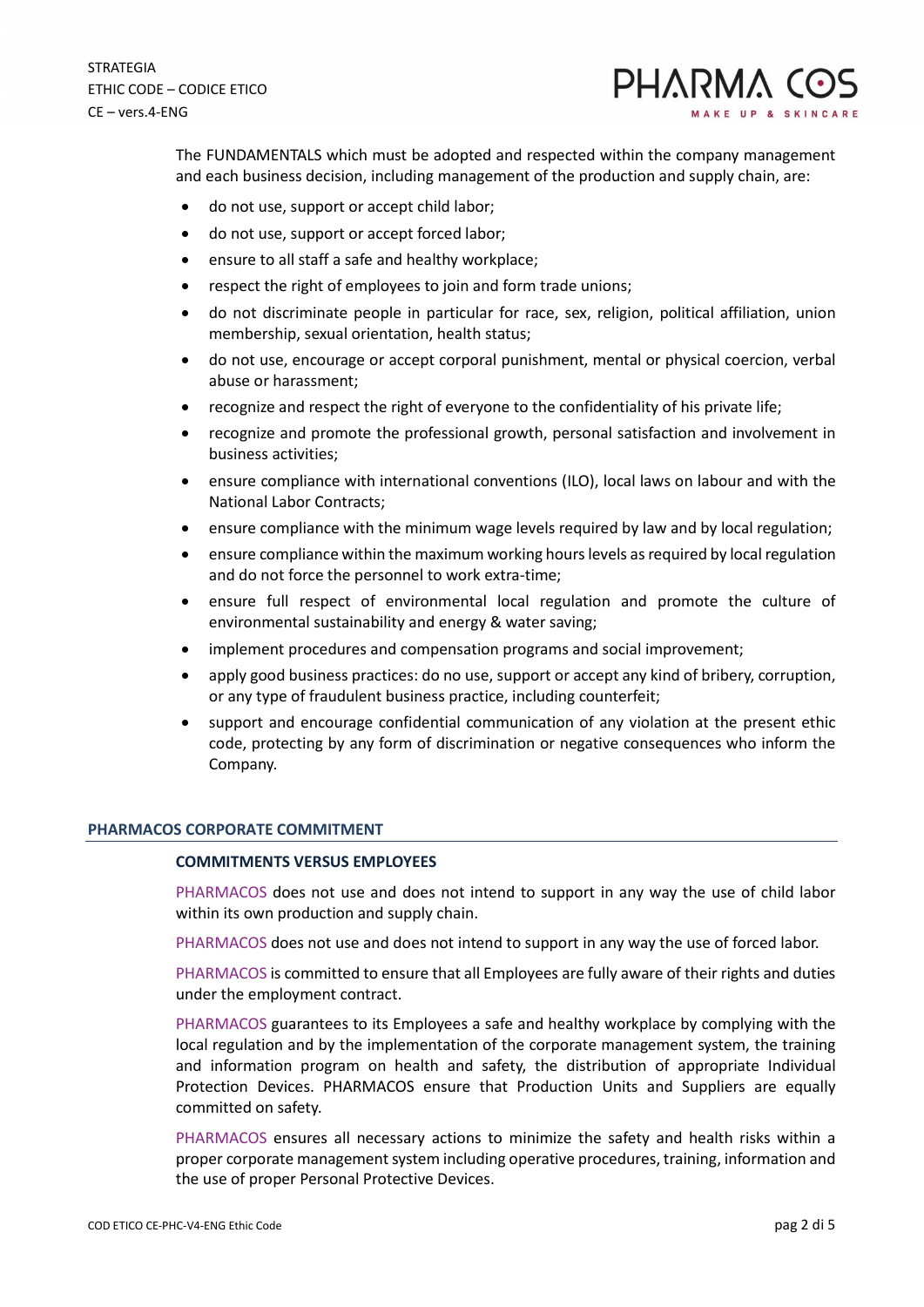PHARMACOS respects the right of Employees to form and join trade unions of their own choosing and the right to participate in collective bargaining.

PHARMACOS is committed to adopt policies and procedures designed to prevent and combat discriminatory practices during recruiting and hiring, salaries, access to training, professional careers, termination or retirement. PHARMACOS provides equal opportunities to all Employees and equal employment opportunities to new qualified candidates, combating discrimination due to social castes, national origin, religion, disability, gender, sexual orientation, union membership, political affiliation, age, health state.

PHARMACOS intends to work with the utmost respect for privacy and dignity of Employees whether they are direct Employees, or Temporary Employees, Freelancers or Collaborators. The Company requires and records only those personal data that are necessary for the management of personnel or that are required by law. The Company must also comply with all applicable laws regarding the protection and personal data employee management.

PHARMACOS intends to protect the dignity and the privacy of all its Collaborators, prohibits any interference in the conduct and of the same on the workplace outside, provided that such conduct is not harmful to the performance at work, undermining reputation business or adversely affecting the confidentiality of business and intellectual property.

PHARMACOS does not use and does not intend to support in any way the use of corporal punishment, mental or physical coercion, verbal abuse. Any disciplinary sanctions applied to employees are carried out in full respect of the Statute of Employees and the National Agreement.

PHARMACOS is committed to respect National Labor Regulation and to follow the ILO Convention (International Labor Organization).

PHARMACOS is committed to stimulate and to support training and professional growth of employees, encouraging them to improve and enhance their professional skills.

PHARMACOS is committed to providing timely relevant information on to employees working, on product/services, on customer relations and on the results achieved by employees.

PHARMACOS is committed to manage a confidential communication channel that allows Employees to openly express opinions, attitudes and concerns and is committed to ensuring an adequate response to received remarks. No action or sanction will be given to those employees who disclose any remarks or manifest any problems or complaints.

PHARMACOS is committed to apply penalties for violations through a fair and approved disciplinary code conforming to the local regulation.

PHARMACOS is committed to inform Employees regarding the good business practices risks as un-proper practices of bribery, corruption, or any type of fraudulent business practice, counterfeit, loose of confidentiality that could be acted by colleagues, suppliers, customers or authorities, scammer, thieves or criminals, hackers or crackers.

PHARMACOS is committed to inform Employees regarding the local regulation for environmental protection and the culture of sustainability.

PHARMACOS is committed to inform Employees regarding the local regulation for good manufacturing practices and the protection of the final consumers.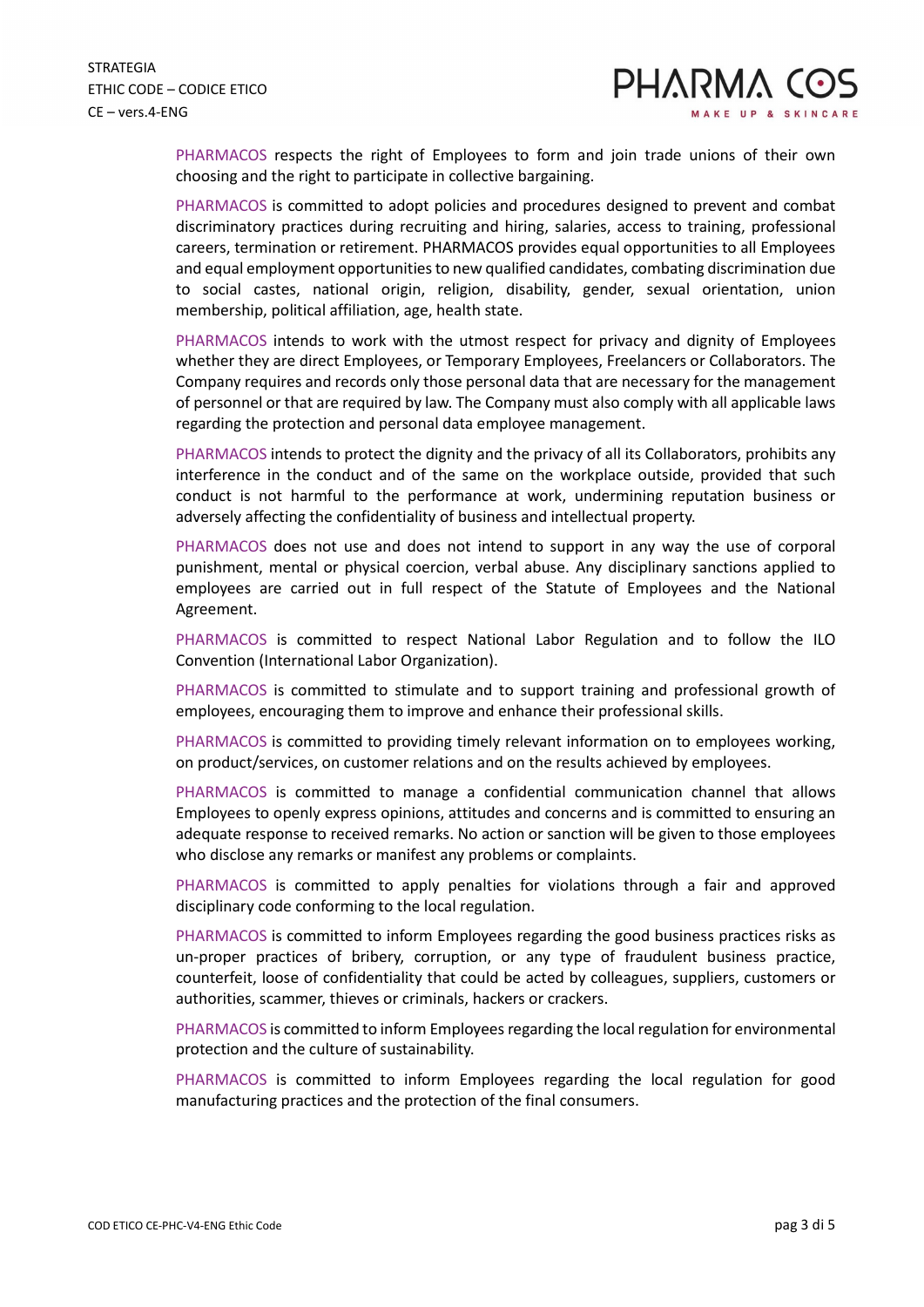

### COMMITMENTS VERSUS PRODUCTION UNIT AND SUPPLIER

PHARMACOS is committed to ensuring fairness, transparency and respect for the rules of loyal competition in all the activities of selection, qualification, negotiation, supply, payment and management of issues.

PHARMACOS is committed to seek and recognize the value of the product, equipment and tools, services and supplier's professionalism, to promote a working relationship based on trust, exchange of information, transparency and professional integrity.

PHARMACOS is committed to maintain a sincere and open dialogue with Suppliers, following good commercial practices, in order to facilitate the management of supplies and constantly ensure the satisfaction of the organization's needs in terms of quality, cost and time delivery.

PHARMACOS is committed to treat with fairness, justice and without discrimination all business Suppliers, guaranteeing supplies payments on time established in the contract or in the purchase order.

PHARMACOS is committed to assure that its personnel does not apply un-proper business practices as bribery, corruption, or any type of fraudulent business practice, counterfeit, loose of confidentiality in the relationship with the supply chain. PHARMACOS is committed to ensure that none of its Collaborators act with undue or illegal pressures on Suppliers and is committed to punish deviant behavior, ensuring the Supplier full readiness to accept any remark of abnormal interference.

PHARMACOS is committed to respect confidential information and trade related to Suppliers, in their activities and their products or production processes, even in cases where it has not been defined and signed a specific confidentiality agreement.

PHARMACOS is committed to inform their suppliers of any accounting or administrative error and correct them immediately with credits, refunds or other measures acceptable to both parties.

PHARMACOS is committed to ensure that its Suppliers and in particular their Production Units are properly informed and involved in understanding and applying its ethical principles, ensuring assistance and cooperation to ensure that any discrepancies or deviations are filled with remedies or improvement activities.

#### COMMITMENT VERSUS CUSTOMERS AND CONSUMERS

As part of all promotional, marketing, development, negotiation, order management and delivery to its Customers activities, PHARMACOS is committed to ensuring fairness, transparency and respect for the rules of fair competition.

PHARMACOS is committed to ensure to Customers whether they are potential, new or consolidated, attention and listening to the needs and requirements in order to always create a constructive working relationship based on trust, on the exchange of information, transparency and professional integrity.

PHARMACOS is committed to offer to Customers only products and processes which, by their structure and the conditions of production on the basis of available knowledge, are safe and not harmful to the health of consumers.

PHARMACOS is committed to offer and sell products and services assigning a proposed and correct value in relation with the intrinsic value of the materials, workmanship, degree of innovation and the degree of exclusivity.